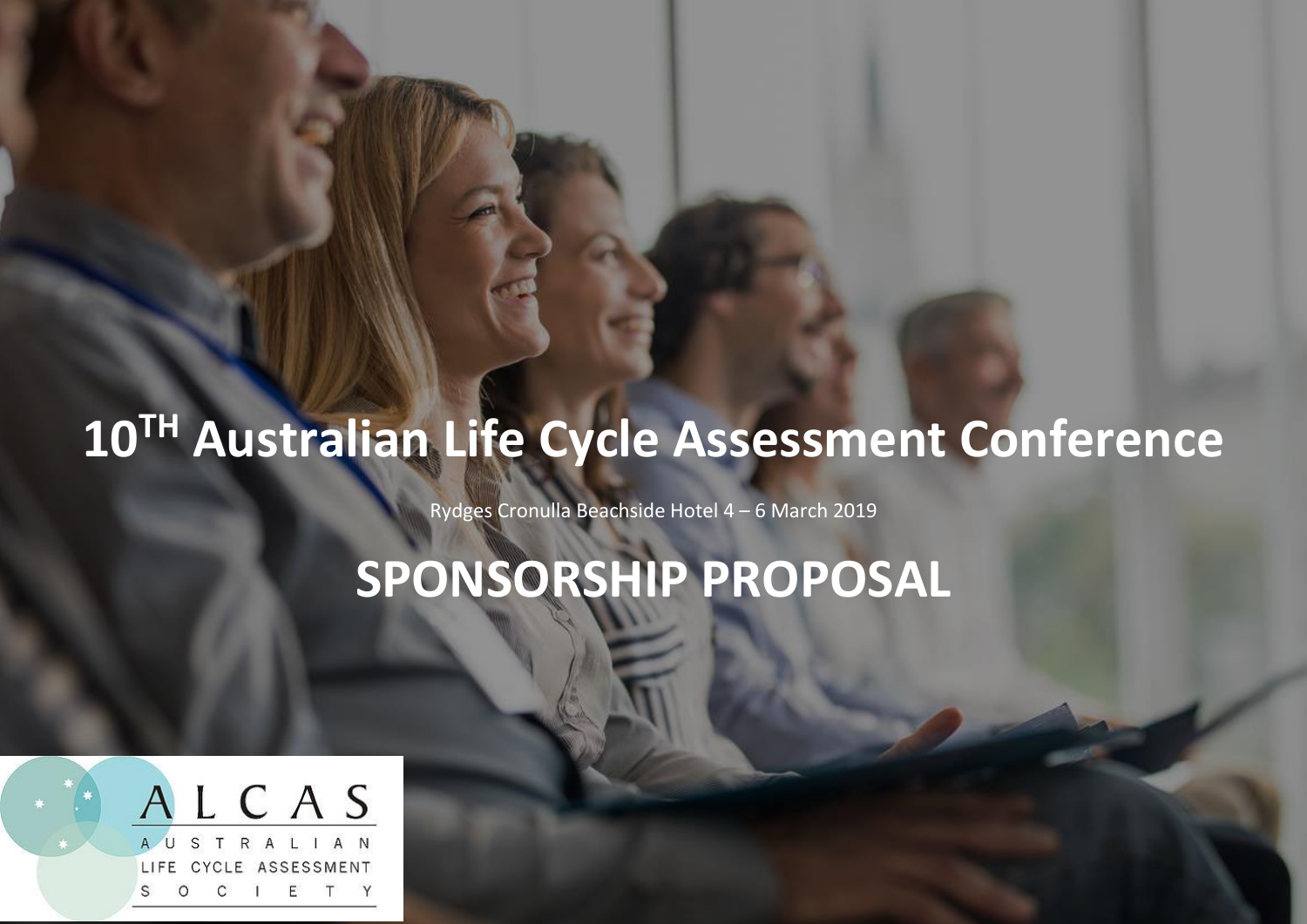**ON BEHALF OF THE AUSTRALIAN LIFE CYCLE ASSESSMENT (LCA) SOCIETY WE WOULD LIKE TO INVITE YOU TO SUPPORT THE 10TH AUSTRALIAN LCA CONFERENCE. THE CONFERENCE WILL BE HELD IN SYDNEY IN MARCH 2019.**

**This prospectus outlines the sponsorship opportunities available to promote your company and increase its profile to a diverse group of professionals. All working or interested in sustainability and environmental impact measurement, assessment and transparency via life cycle assessment and environmental product declarations.**

**The Australian LCA Society has to-date held nine very successful open and technical conferences from 2001 – 2017, the most recent conference held in Queensland in November 2017. Recent open conferences have attracted between 80 to over 200 delegates from across Australia and overseas.**

**The aim is to empower, share knowledge, and connect Australian manufacturers, suppliers, investors, researchers, and users to make Australia's life cycle assessment world-class. ALCAS is keen to see commercial growth in the industry that takes advantage of LCA and life cycle thinking's unique potential to assist government, business make more sustainable decisions.**



The conference will seek to enhance commercial outcomes for industry. The program for the 3-day National Conference will consist of:

- Pre-conference training sessions and workshops
- **Evening Welcome Reception**
- Two full days of conference sessions
- Conference Dinner (this function is a separate item for delegates)
- Optional social event and site tours will be held.

We look forward to welcoming and working with you as a valued partner of the 2019 Australian Life Cycle Assessment Conference in Sydney.

For all sponsorship enquiries please contact: **Jonas Bengtsson Ph: +61 (0) 2 9438 0100 Email: [president@alcas.asn.au](mailto:president@alcas.asn.au)**



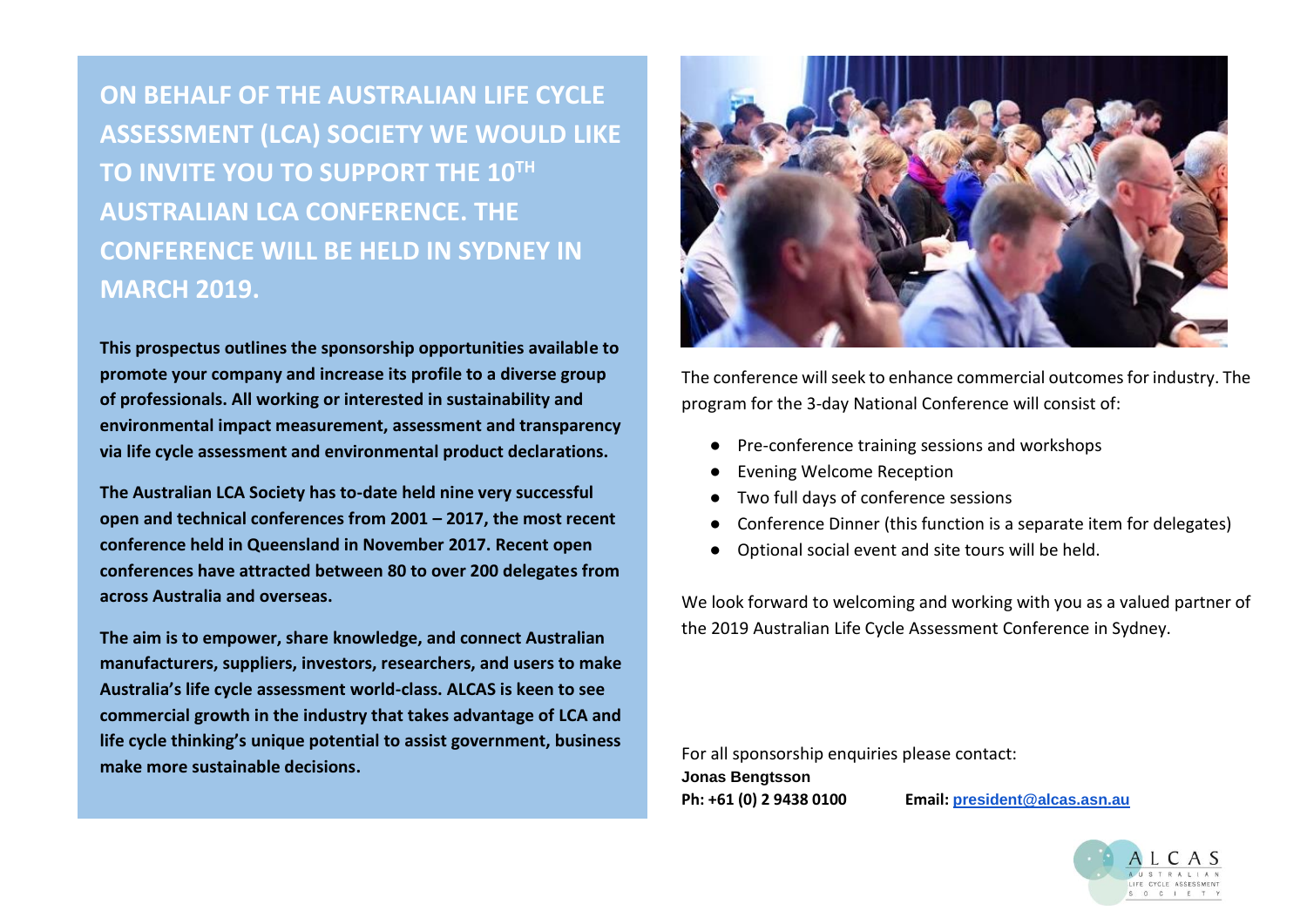### **A MESSAGE FROM THE PRESIDENT**

*The Australian LCA Society has a proud history and a far-reaching impact and influence across all sectors and levels of governments in Australian economy. Going on 17 years, we have most recently seen an increase of LCA in decision-making and benchmarking. We often look overseas and sometimes wish we could do even more, but I would argue we have an impressive body of work to be proud of, and momentum to build on going forward:*



- *Environmental Product Declarations have entered the Australian market in earnest in the last few years. There are now 43 EPDs by 23 companies published with the Australasian EPD Programme and more through Global GreenTag. EPDs are revolutionising how LCA is used in design, decision-making and procurement. EPDs are widely adopted in green rating tools such as Green Star, the Infrastructure Sustainability rating tool, and by organisations seeking transparency and in-depth information on major capital investments, such as a transport authority placing requirements on trains.*
- *ALCAS Certified Practitioner scheme in collaboration with our New Zealand and US colleagues has certified 13 practitioners in two years, and one certified executive. The certification is used as evidence for qualified professionals by the Australian Renewable Energy Agency (ARENA) and the Green Building Council of Australia (GBCA).*
- *AusLCI developed by ALCAS is the irrefutable main source of life cycle data for Australia. It has grown significantly since its official launch in 2011. The database is a trusted source of primary life cycle data for electricity generation, fuels, transport, waste treatment, water, agricultural production and materials.*
- *The recognition of Australasian EPDs by the Australian Government's National Carbon Offset Standard for Product and Services as a fast track for carbon neutral certification*
- *The use of LCA in underpinning Australian grown canola seeds continued access to the €1 billion European biodiesel market*
- *ARENA's requirement for grantees to undertake LCA for biomass projects*
- *Methodology development: our best practice guidelines collects the best knowledge and thinking of experts, and is widely referenced and used.*
- *International collaboration: ALCAS is contributing with leading initiatives internationally, including ecoinvent, the International EPD System, the US Certified Practitioner scheme, and we are a member of the Life Cycle Initiative.*

*The 2019 Conference will be an opportunity for all delegates and sponsors to learn, to discuss and to contribute. I look forward to seeing you there.*

**Jonas Bengtsson President, Australian LCA Society**

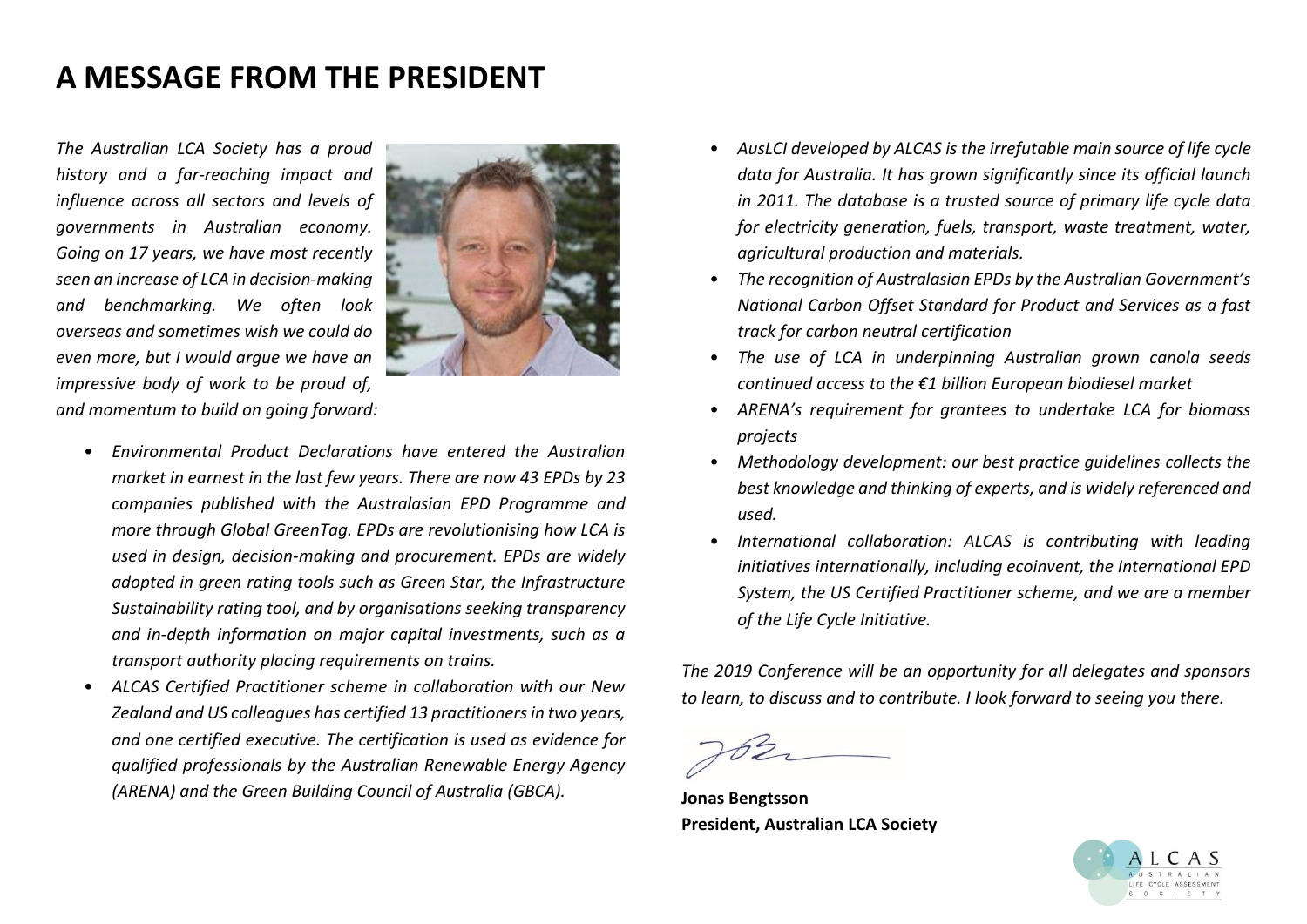# **CONFERENCE THEMES**

| Low-embodied impact structures<br>and liveability                    | Building and infrastructure ratings are driving a more sustainable built environment and promoting the<br>normalisation of LCA and EPDs. Is our Business as Usual becoming low-net impact? What has been<br>achieved? How successful is LCA in addressing great challenges of Australia, such as high GHG emission<br>levels and the liveability of cities? |
|----------------------------------------------------------------------|-------------------------------------------------------------------------------------------------------------------------------------------------------------------------------------------------------------------------------------------------------------------------------------------------------------------------------------------------------------|
| <b>LCA and EPD applications in due</b><br>diligence and transparency | LCA allows companies to zoom into their processes and products as well as examine the implications<br>of their supply chain. How is it being used to support risk identification and management, transparency<br>and reporting?                                                                                                                             |
| <b>Frontiers in LCA</b>                                              | Opportunity to communicate and discuss novel and upcoming issues, methodological development,<br>novel practitioner solutions. Scope includes but is not limited to: impact indicators and assessment<br>method, software tools, areas of application, standards and guidelines.                                                                            |
| LCA and corporate sustainability                                     | Stories of using LCA as a leading tool in the design and implementation of corporate sustainability<br>strategy.                                                                                                                                                                                                                                            |
| <b>Circular economy</b>                                              | Challenges, opportunities and case-studies on applying LCA in circular economy.                                                                                                                                                                                                                                                                             |

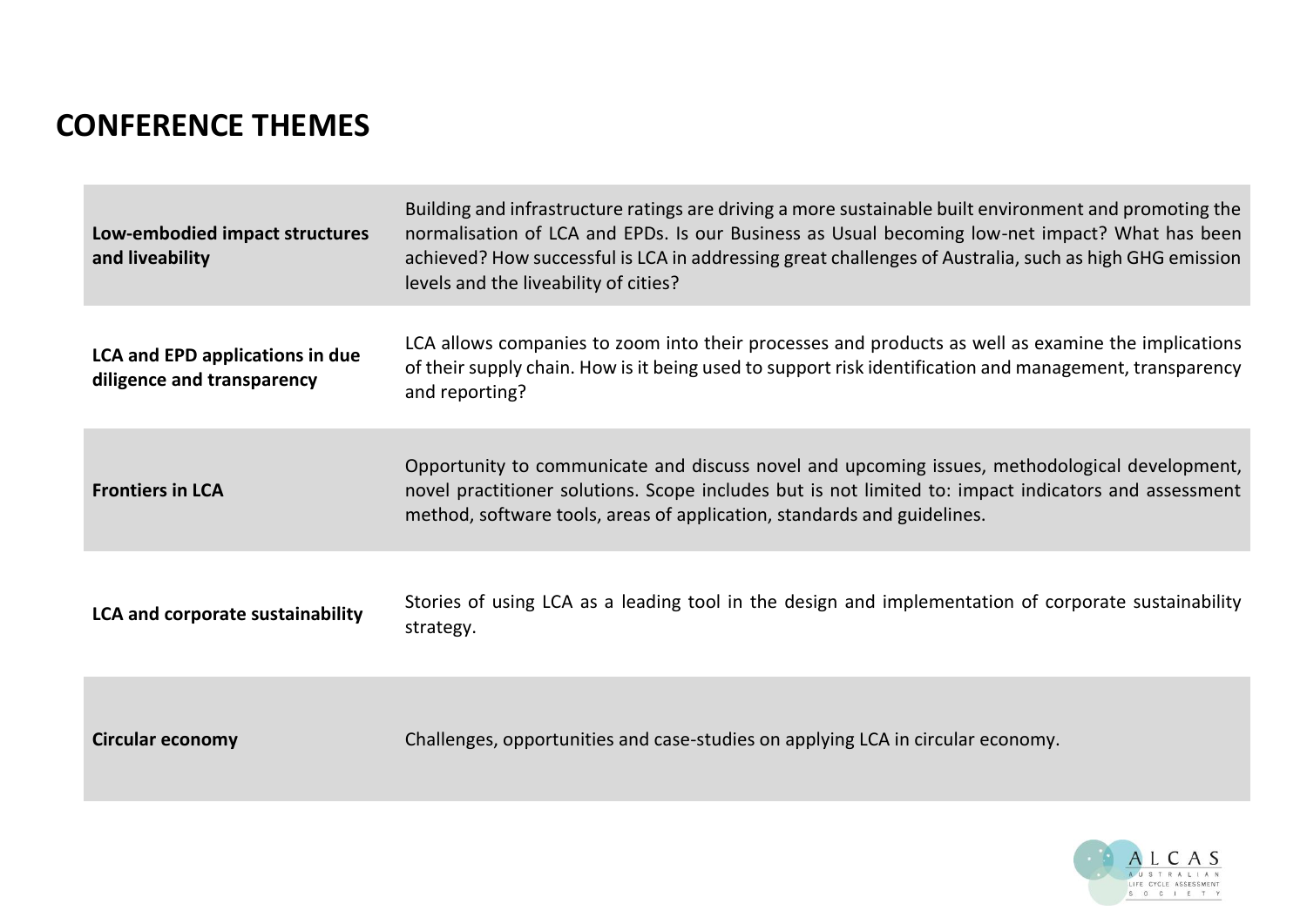### **ATTENDEES**



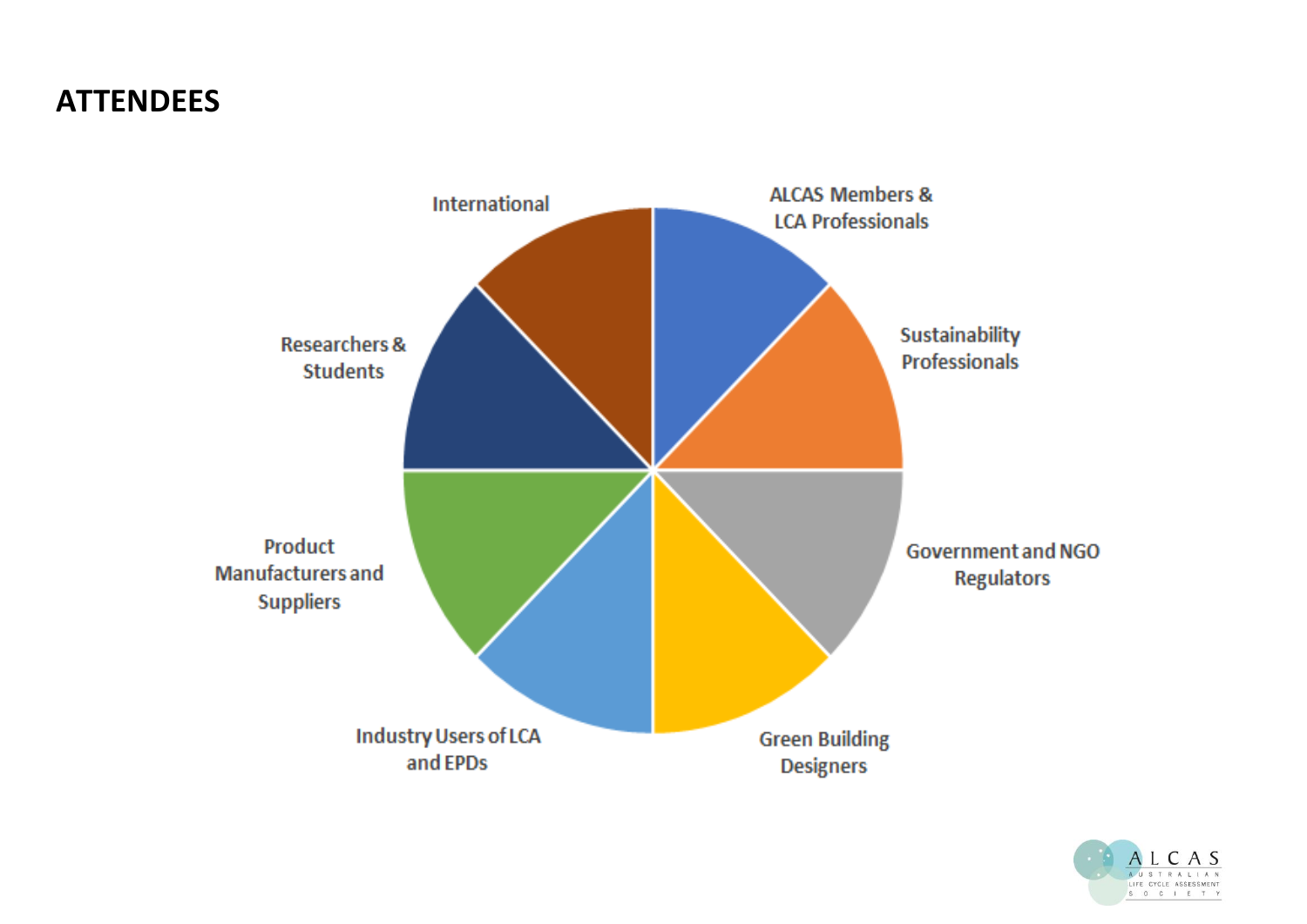# **WHY SPONSOR**

#### **Position Your Brand**

Your business has the opportunity to be a sponsor of this significant event that will help position your brand as a driver of sustainability solutions for Australia.

- Demonstrate the potential for LCA to improve the environmental performance of buildings and to reduce cost for environmental compliance and innovation
- Connect developers, construction companies and design professionals with LCA professionals
- Present applications of the LCA currently being undertaken in the materials, building and construction sectors
- Present recent developments in the databases, tools and approaches for LCA in building and construction
- Build consensus around LCA methods in the building and construction industry
- Provide insights on how to ride the wave of business opportunities that emerge from transforming to a more sustainable society
- Host discussions on how a systematic approach to combat climate change and promote sustainability is key to achieving a low carbon economy

#### **Claim Leadership**

This conference will be an important platform to:

- **Highlight your company's investment in Life Cycle Assessment (LCA) and its role in furthering research for LCA in Australian building** to external stakeholders. Promoting this investment sends a message to the wider community that your business recognises its responsibility to understand and respond to the sustainability aspects of the building and construction industry.
- **Participate in valuable information exchange relevant to their sustainability interests.** This dedicated building conference will feature about 45 presentations from leading researchers, businesses and policy makers. A report summarising the information exchanges will be provided for onward dissemination to the industry.
- **Amplify your commitment to sustainable practices**. Public relations activities, including media engagement, social media activation and collaborations with industry associations, will ensure the outcomes of the conference are communicated to the broader community.

#### **Learn and Make Connections**

Many sponsorship packages include conference delegate passes which will allow sponsors to benefit from the conference through:

- **Accessing strategic tools and up-to-date learning,** including pragmatic and tangible support for better decision making; objective scientific tools and research and development knowledge in an understandable format
- **Making connections** with peers and market influencers through different networking opportunities
- **Understanding future growth opportunities** by meeting green standards including embracing new markets and securing access to existing markets; accelerating collaborative projects through rapid emersion and achieving financial savings through Life Cycle Management
- **Translating sustainability strategy** to action using robust tools to evaluate and manage environmental impact and systemic approaches to combat climate change

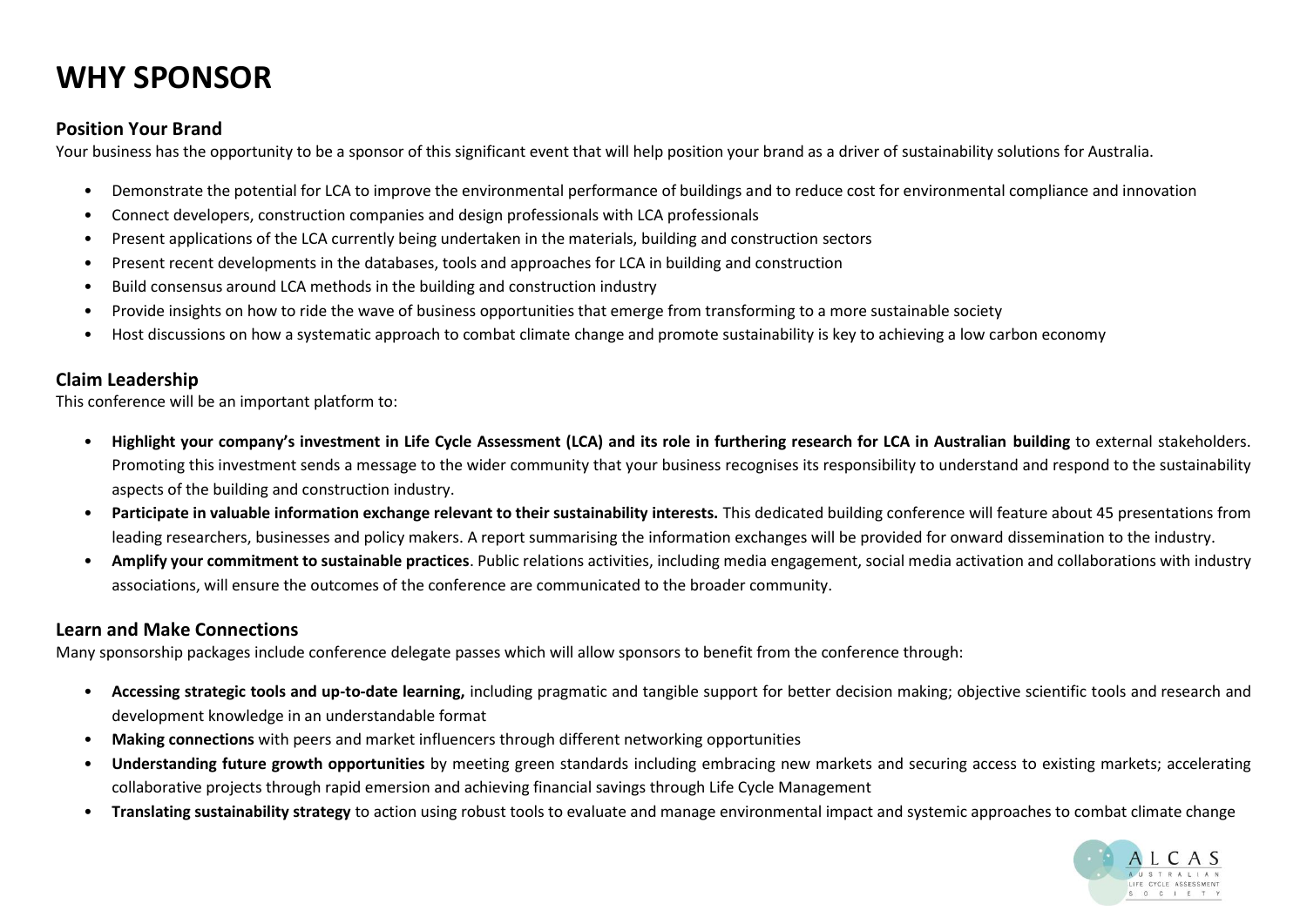### **PREVIOUS SPONSORS**





















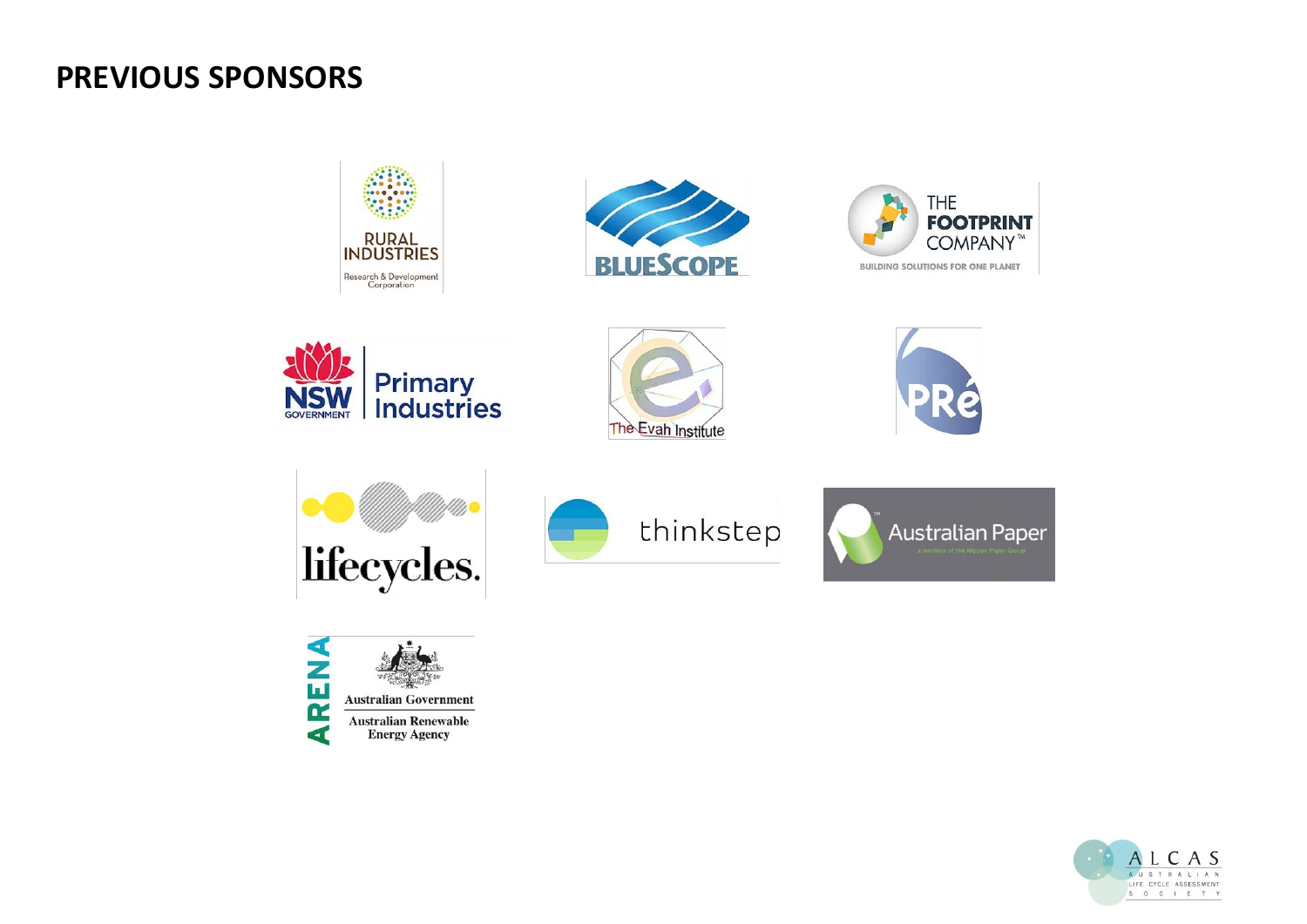# **SPONSORSHIP OPPORTUNITIES**

If the below opportunities do not address your company's needs, we will gladly consider other suggestions.

All sponsorship and exhibition amounts are in Australian dollars and include GST.

| <b>PRINCIPAL SPONSORS</b>                                                                | <b>PLATINUM</b><br><b>SPONSOR</b><br>(EXCLUSIVE)<br><b>RESERVED</b> | <b>GOLD SPONSOR</b>            | SILVER /<br><b>KEYNOTE</b><br><b>SPEAKER</b><br><b>SPONSOR</b> | <b>CONFERENCE</b><br><b>DINNER</b><br>(EXCLUSIVE) |
|------------------------------------------------------------------------------------------|---------------------------------------------------------------------|--------------------------------|----------------------------------------------------------------|---------------------------------------------------|
|                                                                                          | \$15,000                                                            | \$8,000                        | \$5,000                                                        | \$3,000                                           |
| Company representative introduces a conference session                                   | + Conference<br>opening                                             | Including welcome<br>reception | $\checkmark$                                                   |                                                   |
| Recognition throughout the Conference including at the opening and closing ceremonies    | $\checkmark$                                                        | $\checkmark$                   | $\sqrt{ }$                                                     | $\checkmark$                                      |
| Banners to be displayed (sponsor to supply)                                              | 4                                                                   | $\overline{2}$                 | $\overline{2}$                                                 | 2 at conference<br>dinner                         |
| Company logo in Conference Program Handbook, website (with hyperlink)                    | $\checkmark$                                                        | $\sqrt{2}$                     | $\checkmark$                                                   | $\checkmark$                                      |
| Company logo to appear on all session title slides                                       | $\checkmark$                                                        | $\checkmark$                   | $\checkmark$                                                   |                                                   |
| Delegate satchel sponsorship (logo on satchel together with ALCAS logo)                  | $\checkmark$                                                        |                                |                                                                |                                                   |
| Delegate list (name, organisation and state only) in accordance with Privacy Legislation | $\checkmark$                                                        | $\checkmark$                   | $\checkmark$                                                   |                                                   |
| Opportunity to give a welcome address at the Conference Dinner (5 minutes)               |                                                                     |                                |                                                                | $\checkmark$                                      |
| Company overview & contact details in the Conference Program Handbook                    | 150 words                                                           | 100 words                      | 75 words                                                       | 75 words                                          |
| Advertisement in the Conference Program handbook (artwork to be supplied by sponsor)     | <b>Outside Back</b><br>Cover                                        | <b>Full Page</b>               | $\frac{1}{2}$ Page                                             | 1/ <sub>2</sub> Page                              |
| Insert in the delegate satchel (e.g. A4 flyer up to 4 pages)                             | $\overline{2}$                                                      | $\mathbf{1}$                   | $\mathbf{1}$                                                   | $\mathbf{1}$                                      |
| Attendance to the Welcome reception                                                      | 6                                                                   | 4                              | $\overline{2}$                                                 | $\overline{2}$                                    |
| Full 2-day conference tickets (including all social functions)                           | 6                                                                   | 4                              | $\overline{2}$                                                 | $\overline{2}$                                    |
| Opportunity to implement additional sponsorship activation activity                      | $\checkmark$                                                        |                                |                                                                |                                                   |

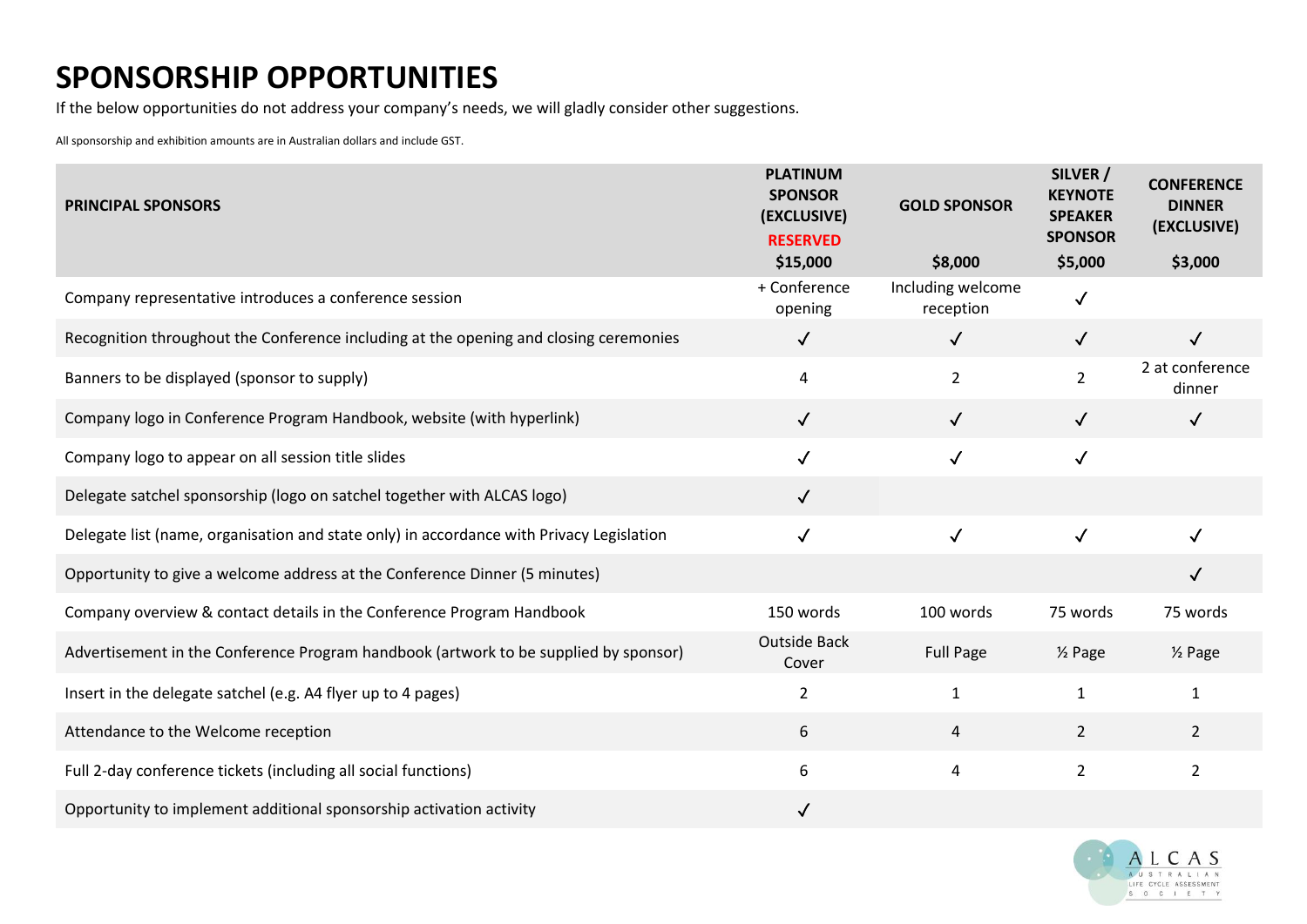# **ADDITIONAL SPONSORSHIP & EXHIBITION PACKAGES AVAILABLE**

All sponsorship and exhibition amounts are in Australian dollars and include GST.

| <b>DELEGATE NAME BADGE</b> | \$1,500   EXCLUSIVE<br>Company logo displayed on delegates' name badges worn by all delegates for the conference duration. Product included in<br>cost<br>Acknowledgment as an Additional Sponsor in the Conference Program Handbook                                                                                                                                                                                                                                                                                                                                   |
|----------------------------|------------------------------------------------------------------------------------------------------------------------------------------------------------------------------------------------------------------------------------------------------------------------------------------------------------------------------------------------------------------------------------------------------------------------------------------------------------------------------------------------------------------------------------------------------------------------|
| <b>SATCHEL INSERT</b>      | \$395<br>One company insert included in the delegate satchel (company to supply insert)                                                                                                                                                                                                                                                                                                                                                                                                                                                                                |
| <b>EXHIBITOR</b>           | \$1,800<br>One trade trestle table display (trestle table, cloth, power access & 2 chairs)<br>Company logo & hyperlink to exhibitor's website on the conference website<br>Acknowledgement as an Exhibitor on the Sponsor Board displayed prominently for the duration of the conference<br>Recognition as an Exhibitor in the conference handbook<br>Full delegate registration for one, including Welcome function<br>Note: All morning/afternoon tea breaks, lunches and the opening 'Welcome' business networking function will be held in the<br>exhibition area. |

IF NONE OF THESE SPONSORSHIP OPPORTUNITIES APPEAL, WE WOULD BE HAPPY TO TAILOR AN INDIVIDUAL PACKAGE TO SUIT YOUR NEEDS! YOU MAY EVEN CONSIDER SOME OF THE BELOW IDEAS:

- Pre-conference dinner drinks
- Branded sustainable drinking water bottles
- Magnum ice-cream for afternoon tea
- Mobile phone charge bar.